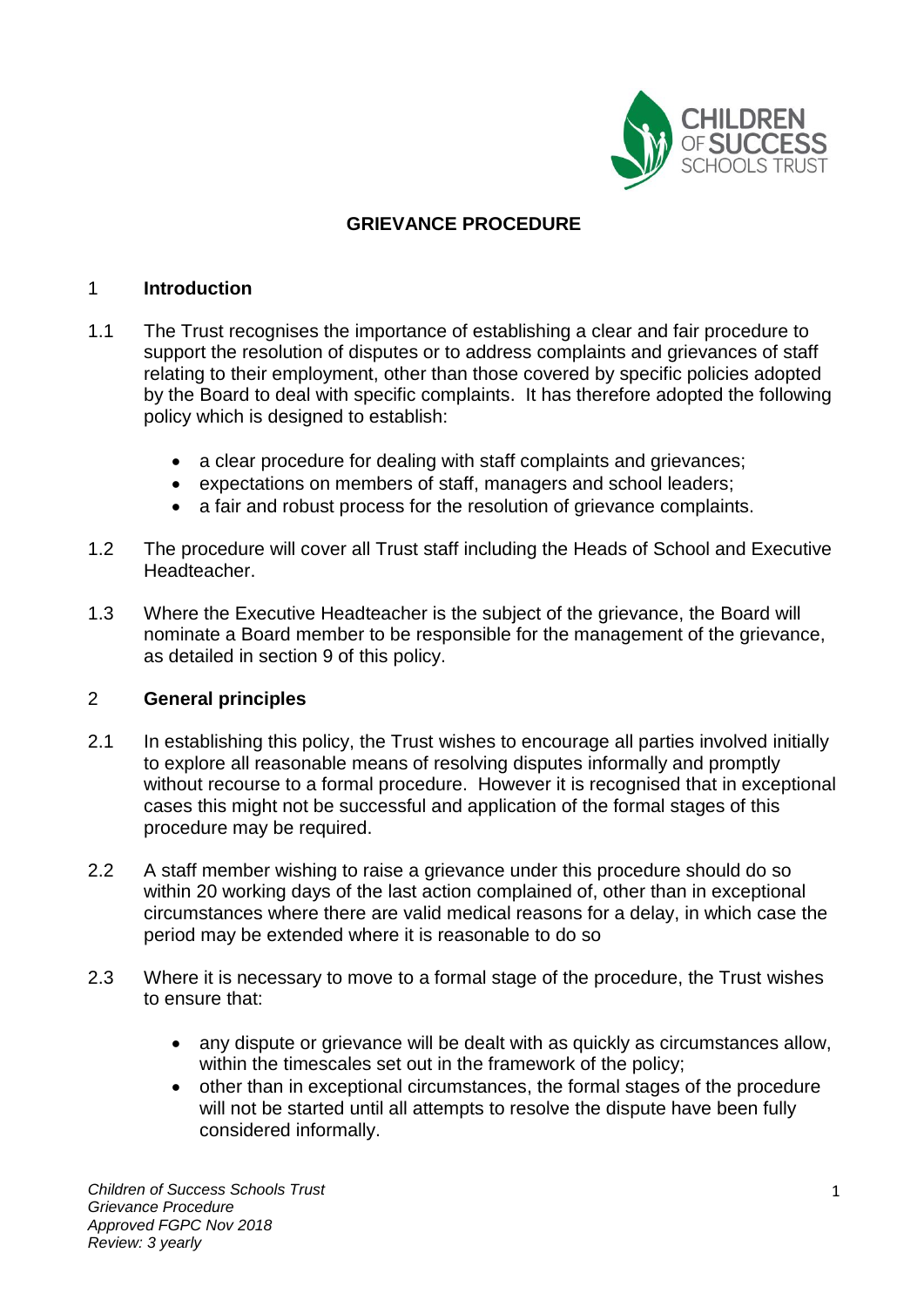- Where appropriate, external mediation may be considered where it is felt that this may help to resolve the dispute quickly.
- The member of staff raising the complaint will have the right to be accompanied by a companion who may be a colleague or trade union representative. This will also apply to the Executive Headteacher where the grievance is against the Executive Headteacher.
- The Grievance Procedure should not be used to frustrate action being taken under other Trust procedures (e.g. Disciplinary, Capability, Management of Absence, Reductions / Reorganisation in Staffing etc.) Where a grievance is raised in such circumstances the Grievance Procedure will run alongside any other formal procedure which will continue in line with the timescales set out in the relevant procedure and which will not be suspended.
- The grievance procedure cannot be used to challenge the outcome for another Trust procedure.
- The member of staff raising the grievance should not suffer any discrimination or victimisation as a result of raising the grievance.
- Responsibility for or involvement in the management of the resolution of a formal grievance should not involve any conflict of interest which might influence the outcome.
- 2.4 It is expected by the Trust that, other that in exceptional circumstances, members of staff will attend meetings arranged as part of the procedures outlined in this policy.
- 2.5 Where a member of staff has chosen to be accompanied by a companion to any meeting arranged under this procedure, the companion will be entitled to address the hearing to put the member of staff's case, sum up that case and respond on behalf of the member of staff to any view expressed at the hearing. The companion may also confer with the member of staff during the meeting. The companion will not however be entitled to use the above entitlements in a way that prevents the other party from explaining their case or prevents any other person at the hearing from making their contribution to it. Similarly the companion will not be entitled to address the meeting if the member of staff indicates during the meeting that they do not wish the companion to do so or to answer questions on behalf of the member of staff.

# 3 **Roles and responsibilities**

3.1 The Trust wishes to ensure that roles and responsibilities are clearly defined in the procedure.

# 3.2 **The member of staff**

3.2.1 Before instigating the formal Grievance Procedure the member of staff will be expected to raise any such concerns, issues and problems informally with their line manager. The formal procedure requires the member of staff to set out initially in writing the grounds of the grievance and the desired outcome. The procedure cannot be used simply to express dissatisfaction with an issue.

## 3.3 **Executive Headteacher /Head of School/ Finance Director and Operations Manager/Senior Leadership Team Member**

*Children of Success Schools Trust Grievance Procedure Approved FGPC Nov 2018 Review: 3 yearly*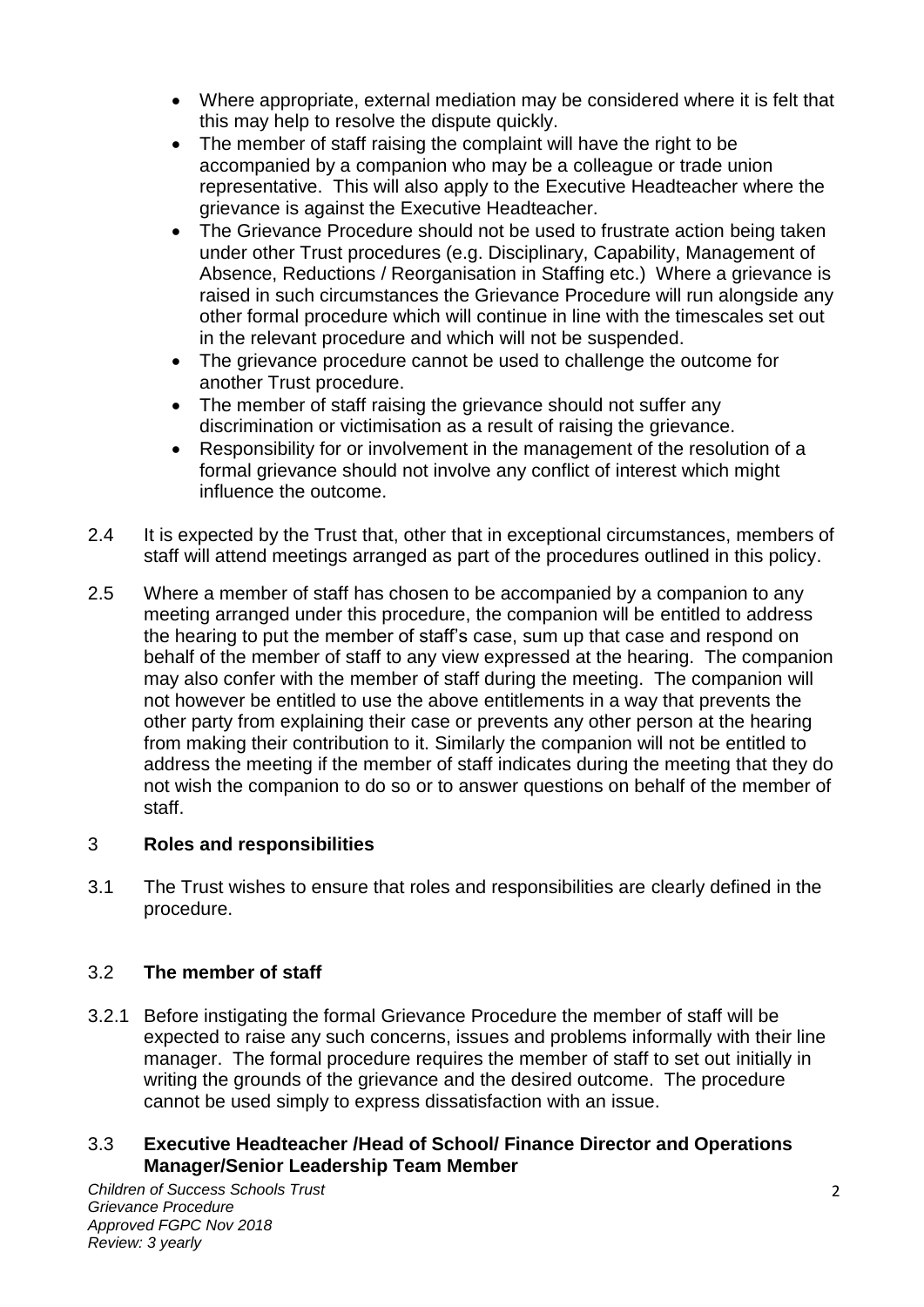- 3.3.1 The Executive Headteacher will be responsible for the overall management of the resolution of the grievance, unless they themselves are the subject of the grievance, in which circumstances the nominated member of the Board will be responsible for the overall management. Wherever possible this will be through facilitation of an informal resolution. Where a formal grievance is raised this will be managed by the Executive Headteacher / Head of School/FDOM/nominated member of the senior leadership team, or the Chair of the Board / nominated Board member in the case of a grievance against the Executive Headteacher.
- 3.3.2 Where the Executive Headteacher has not been involved in the formal investigation and / or the initial stage of the formal procedure, they may hear the grievance personally or be part of a formal panel established to hear a grievance under stage 2 of the formal procedure.

## 3.4 **Companion**

- 3.4.1 Members of staff have the right to be accompanied by a companion (as described in section 2.3) at meetings arranged as part of this procedure. The companion's role will be to support and advise the member of staff. The member of staff will be expected to answer all relevant questions personally.
- 3.4.2 Where a grievance has been raised against the Executive Headteacher, the Executive Headteacher will also have the right to be accompanied at any meetings on the same basis.

## 3.5 **Investigating Officer**

3.5.1 Where a formal investigation is required, an Investigating Officer will be appointed. The Investigating Officer will be impartial and will not have been implicated in any aspect of the grievance. The Investigating Officer will be responsible for conducting a formal investigation into the grievance.

# 3.6 **Presenting Officer**

- 3.6.1 Where the grievance does not involve the Executive Headteacher or where they are not part of the grievance panel, the Executive Headteacher will normally be responsible for presenting the case to the Grievance panel.
- 3.6.2 Where the Executive Headteacher delegates the responsibility, the Investigating Officer will be responsible for presenting the findings to the Grievance Panel.

## 3.7 **Grievance Panel**

3.7.1 Usually the initial grievance will be heard by the Executive Headteacher only, unless the grievance personally involves the Executive Headteacher, or where they have already been involved in the investigation, or where in complex circumstances the Executive Headteacher determines that the grievance should be heard by a Board panel. The Executive Headteacher will be responsible for hearing the details of the grievance as presented by the Investigating Officer and the member of staff.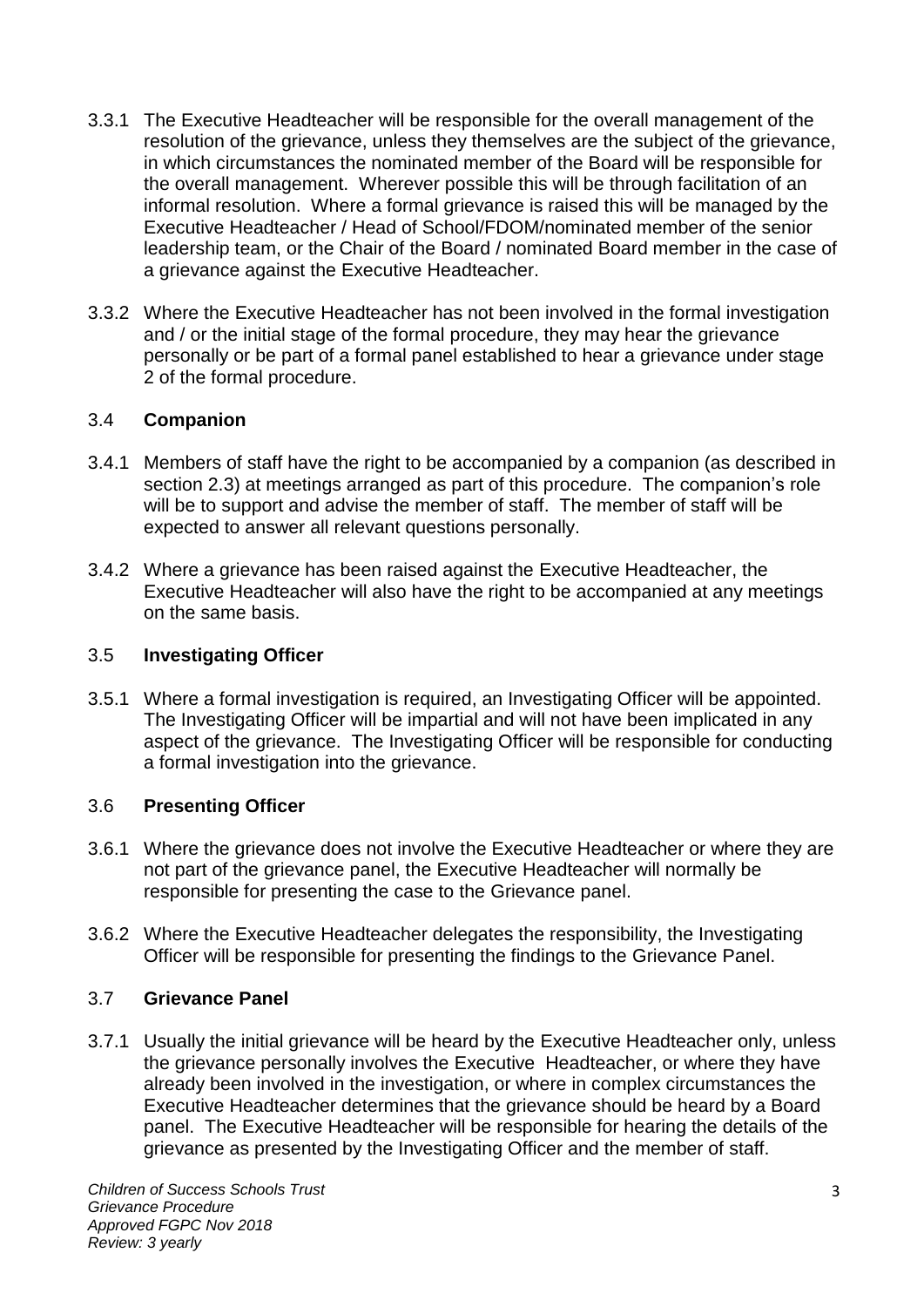- 3.7.2 Where a Grievance Panel is established it will usually comprise three Board members with no previous direct involvement in the grievance.
- 3.7.3 The Grievance Panel and any subsequent Appeal Panel may invite additional professional advice to support the panel as appropriate, but not to be part of any decision.

## 3.8 **Appeal Panel**

3.8.1 The Appeal Panel will comprise a minimum of three Board members with no previous involvement in the grievance.

# 4 **Stage 1 – Informal Stage**

- 4.1 In most cases it is expected that members of staff should aim to settle grievances informally through their immediate line manager. The member of staff should therefore initially discuss the issues informally with their line manager or a more senior member of the management team where the grievance relates directly to the line manager. Where a grievance involves or is against the Executive Headteacher, the matter should be raised with the Chair of the Board.
- 4.2 In raising the grievance the member of staff must outline the nature of the grievance and explain what remedy they are seeking. The member of staff will have the right to be accompanied by a companion when meeting to discuss their grievance.
- 4.3 It will be the responsibility of the manager (or Chair of the Board where the grievance involves the Executive Headteacher) to explain their role, seek to clarify any uncertainty surrounding the information provided by the member of staff and explore any options with the member of staff that may lead to a resolution of the grievance.
- 4.4 A summary note of the issues, discussions held and any agreed actions to be taken will be made by the manager and copied to the member of staff and any other relevant parties.
- 4.5 In more complex cases it may be agreed that a third party, e.g. a member of the senior leadership team, may be invited to the discussions to help to resolve the issues.
- 4.6 If the circumstances giving rise to the grievance require consultation with other members of staff or Board members, the manager will arrange to meet them informally to obtain any necessary information about the grievance. Where possible this will be undertaken prior to the informal grievance meeting or as soon as possible after the initial meeting.
- 4.7 If possible the manager will discuss strategies for resolving the issue and seek to facilitate an agreed solution. It is expected that all parties will make a positive and sustained effort to reach such an agreement.
- *Children of Success Schools Trust Grievance Procedure Approved FGPC Nov 2018 Review: 3 yearly*  $\overline{A}$ 4.8 If it is not possible to resolve the issue through informal discussions or mediation, the member of staff should then submit details of their formal grievance in writing to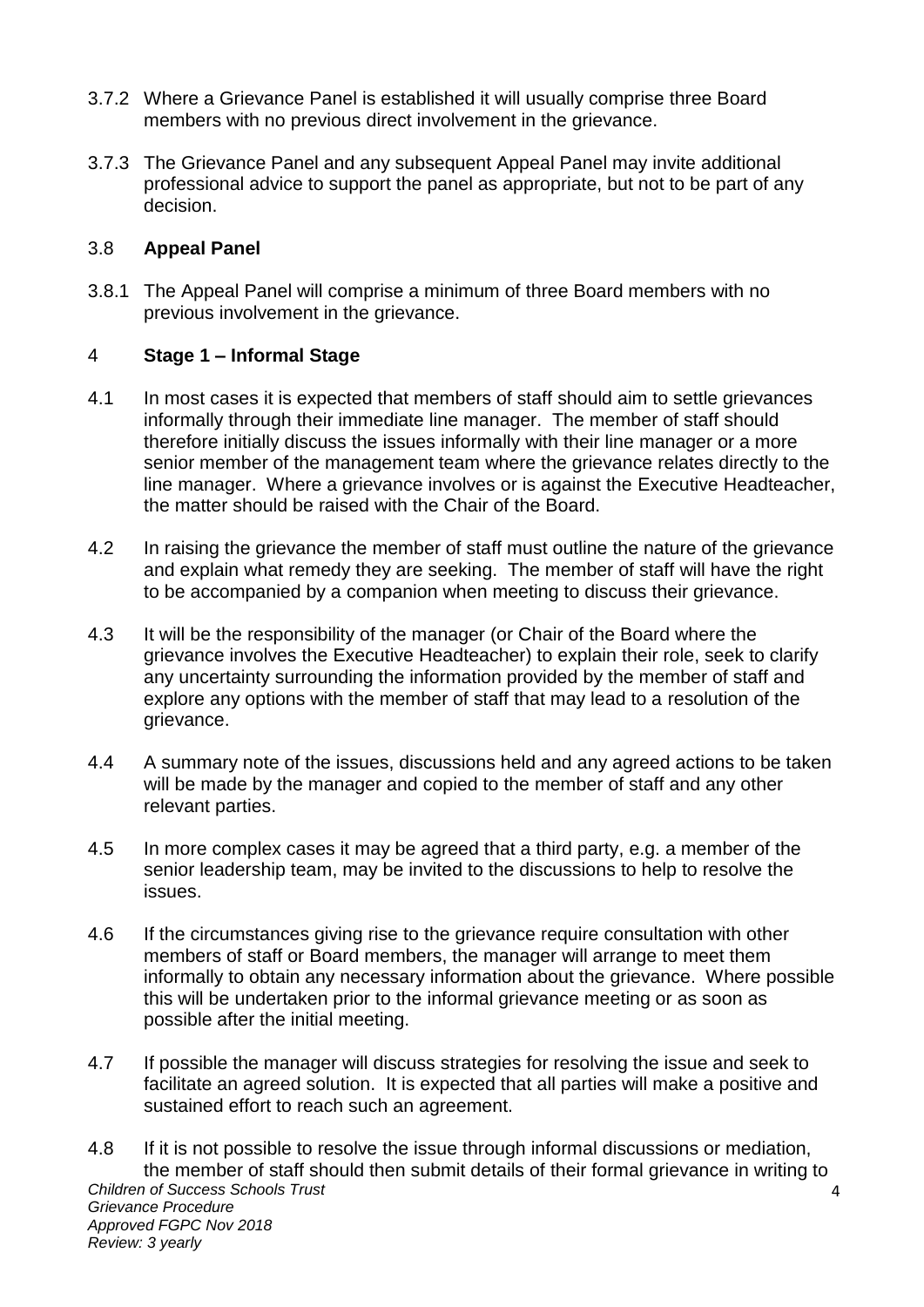the Executive Headteacher (or Chair of the Board where the complaint involves the Executive Headteacher), within 10 working days of the failure to resolve the matter informally.

# **5 Stage 2 - Formal Grievance**

- 5.1 Written notification of a Formal Grievance should specify:
	- the exact nature of the grievance;
	- full details of relevant dates, times, events, witnesses etc;
	- relevant documentation to be considered as part of the grievance;
	- the remedy that the member of staff is seeking.

# 5.2 **Initial meeting**

- 5.2.1 Following receipt of the written notification of the formal grievance complaint, the Executive Headteacher / Chair of the Board will convene a meeting to discuss the matter with all parties involved. The member of staff may be supported by a companion. Where practical the meeting will be held within 15 working days of the receipt of the written grievance. However this timescale may be extended where it is necessary to undertake a formal grievance investigation as outlined in paragraph 5.3 below.
- 5.2.2 The purpose of this meeting will be to discuss the nature of the grievance, explore possible ways forward, including possible agreed solutions, and establish a timescale for the resolution of the grievance where possible.

# 5.3 **Investigation**

- 5.3.1 Where following the initial meeting outlined in paragraph 5.2.1. above, the Executive Headteacher or Chair of the Board decides that a full formal investigation is required to obtain all relevant information surrounding the grievance, this will be undertaken prior to a formal grievance hearing (see paragraph 5.4).
- 5.3.2 The Executive Headteacher / Chair of the Board may delegate the role of investigating officer to a senior member of staff or other Board member who has not had any previous involvement in the case, or in exceptional circumstances to an appropriate external professional.
- 5.3.3 Where possible the aim will be to complete the investigation within 20 working days. In more complex cases or in exceptional circumstances this may not be possible and therefore the investigating officer will notify all parties of progress and determine a revised timescale, where possible by agreement.
- 5.3.4 The investigating officer will undertake a full investigation which may involve interviews with other members of staff involved in the grievance as well as separate meetings with the aggrieved member of staff. All members of staff interviewed as part of the investigation will have the right to be accompanied by a colleague or trade union representative.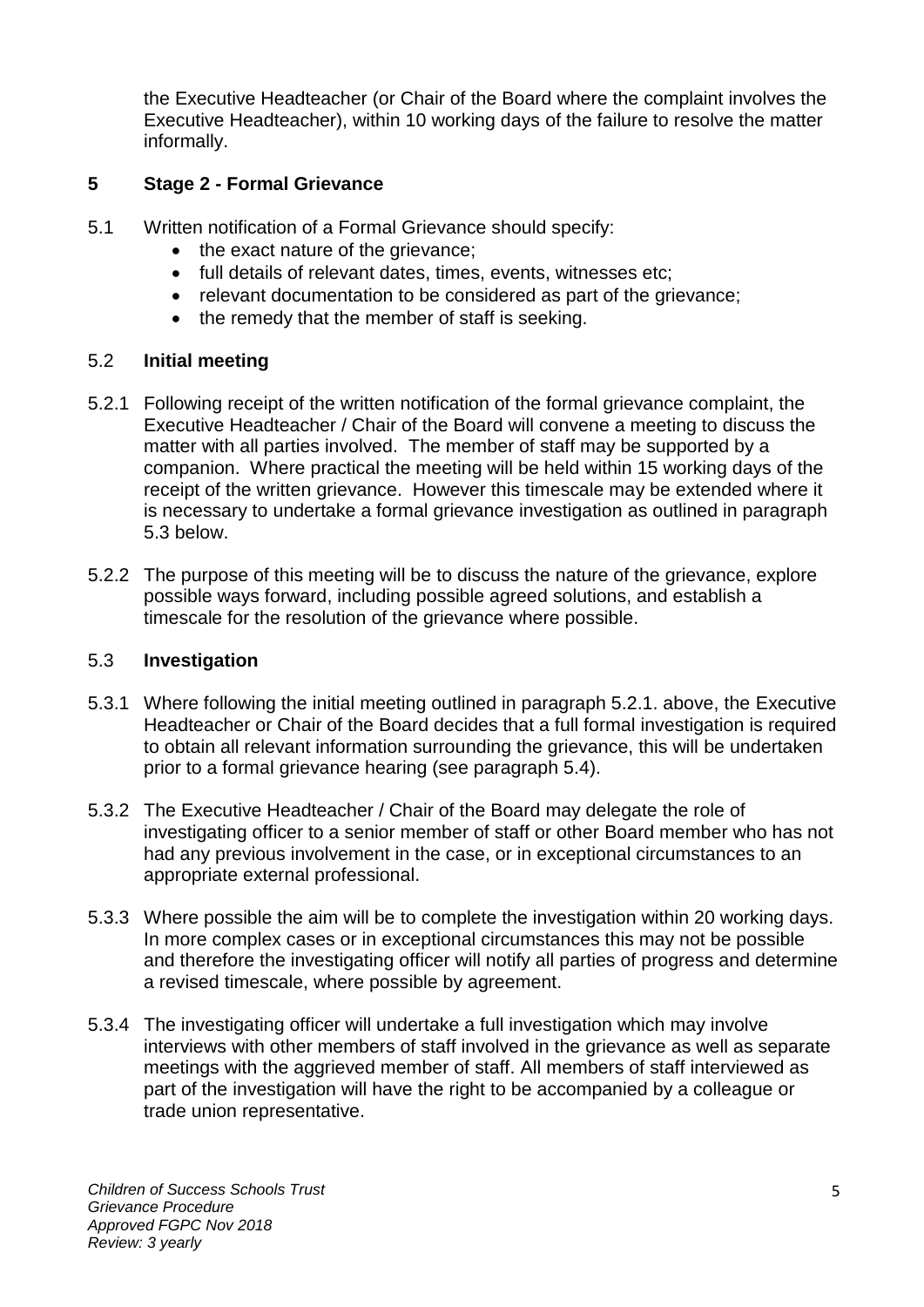- 5.3.5 The investigating officer will have a further meeting with the member of staff to review information gathered during the investigation and to give the opportunity for the member of staff to clarify any further points and to request that additional witnesses are interviewed where necessary. Other than in exceptional circumstances, evidence not presented as part of the investigation will not be included in the evidence presented to the Grievance Panel.
- 5.3.6 Summary notes of all meetings will be taken and shared with the members of staff to confirm they represent an accurate account and will be used in the presentation of any case to a formal hearing. Members of staff interviewed as part of the investigation will be advised that they may be required to attend a formal meeting of the Grievance Panel as witnesses to clarify issues made in their formal statements.
- 5.3.7 The investigating officer will prepare a formal written report for the grievance panel, supported by any relevant material, including witness statements, gathered as part of the investigation.

# 5.4 **Formal Hearing of the Grievance Panel**

- 5.4.1 On completion of the formal investigation, a formal hearing will be arranged. The member of staff will be given at least 5 working days notice of the meeting and will be given the opportunity to be accompanied at the meeting by a companion.
- 5.4.2 The investigation report, along with written submissions, correspondence, details of witnesses, witness statements and other papers relevant to the grievance, which either the aggrieved member of staff or the manager who previously considered the matter intend to rely on at the hearing, will be circulated at least 5 working days prior to the meeting. If the aggrieved member of staff wishes to bring additional witnesses who have been interviewed as part of the investigation but not called by the presenting officer they should notify the Executive Headteacher/ Head of School of the names and status of each of the witnesses at least 3 working days before the hearing.
- 5.4.3 The grievance may be heard by the Executive Headteacher where they have had no previous involvement in the investigation or resolution of the grievance. The Executive Headteacher may be supported by a relevant external professional officer to provide advice as appropriate or be accompanied by another member of the leadership team.
- 5.4.4 In cases where the Executive Headteacher is the subject of the grievance or where they have previously been involved in the investigation or attempted resolution of the grievance or where they are the aggrieved party, or in more complex cases, the grievance will be heard by a panel of three Board members with no previous involvement in the grievance. The Grievance Panel may be supported by a relevant external professional officer to provide advice as appropriate.
- 5.4.5 The presenting officer, will be responsible for presenting the investigation report to the hearing, and will call the investigating officer as a witness. In exceptional cases where the investigating officer is also the presenting officer they will be required to answer questions from the panel and the member of staff as for other witnesses.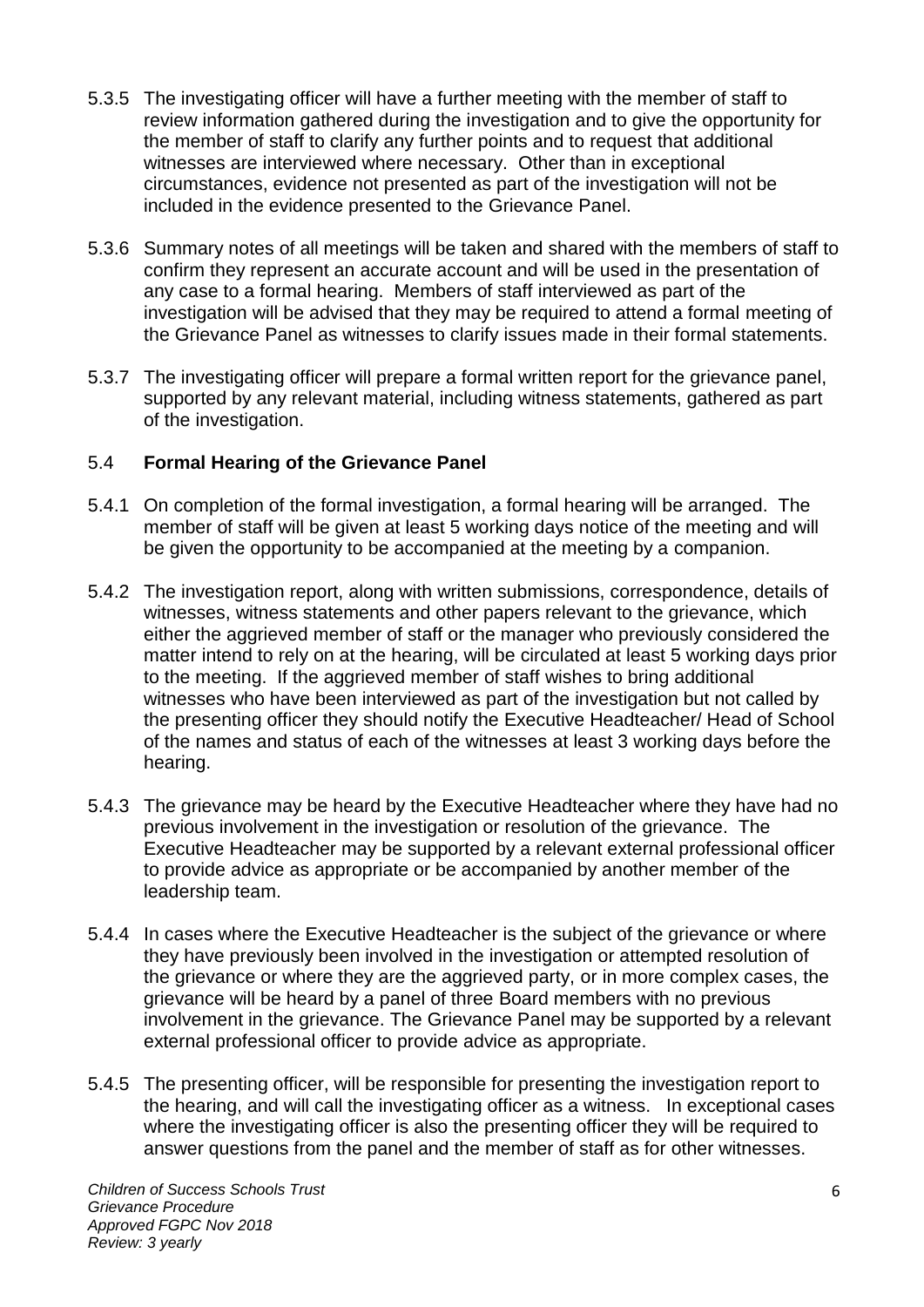The parties concerned will make their submissions to the panel and either party may call witnesses.

- 5.4.6 Where in exceptional circumstances it is agreed during the hearing that there is additional relevant evidence, the hearing will be suspended to allow further investigation to be undertaken and subsequently presented to the panel.
- 5.4.7 Summary notes of the hearingwill be taken.
- 5.4.8 The procedure for the formal hearing will be as outlined in Appendix 1. However, as the aim of the meeting is, wherever possible, to achieve a mutually acceptable resolution, the chair may, by agreement, engage in a more flexible discussion and dialogue to facilitate this.

## 6 **Stage 3 - Outcomes**

## 6.1 **Notification of the decision**

6.1.1 The decision of the Grievance Panel and any remedy will normally be conveyed orally to the member of staff at the end of the formal meeting. However where complex issues are being addressed the panel may wish to reconvene within an agreed timescale to conclude its deliberations. In either case, the decision will be confirmed in writing, normally within 5 working days of the decision, and will include the right of appeal.

#### 6.2 **Grievance is upheld**

- 6.2.1 The member of staff will be informed of the decision in writing within 5 working days of the decision, including details of the agreed outcomes.
- 6.2,2 Arrangements will be put in place to implement the agreed remedy / strategies to resolve the grievance.
- 6.2.3 In exceptional cases the panel will consider whether there are other implications arising from the case which may require consideration of disciplinary proceedings against individual members of staff involved, and / or a review of Trust policies and procedures.

## 6.3 **Unsubstantiated Grievance**

- 6.3.1 The member of staff will be informed of the decision in writing within 5 working days of the decision. The notification of the decision will include an outline explanation of the reasons for the decision.
- 6.3.2 Any appeal must be notified in writing to the Executive Headteacher/ Head of School within 5 working days receipt of the written decision, stating the grounds for the appeal. (see paragraph 7.1)
- 6.3.3 Appeals will be considered by a panel of Board members as set out in section 7 of this procedure.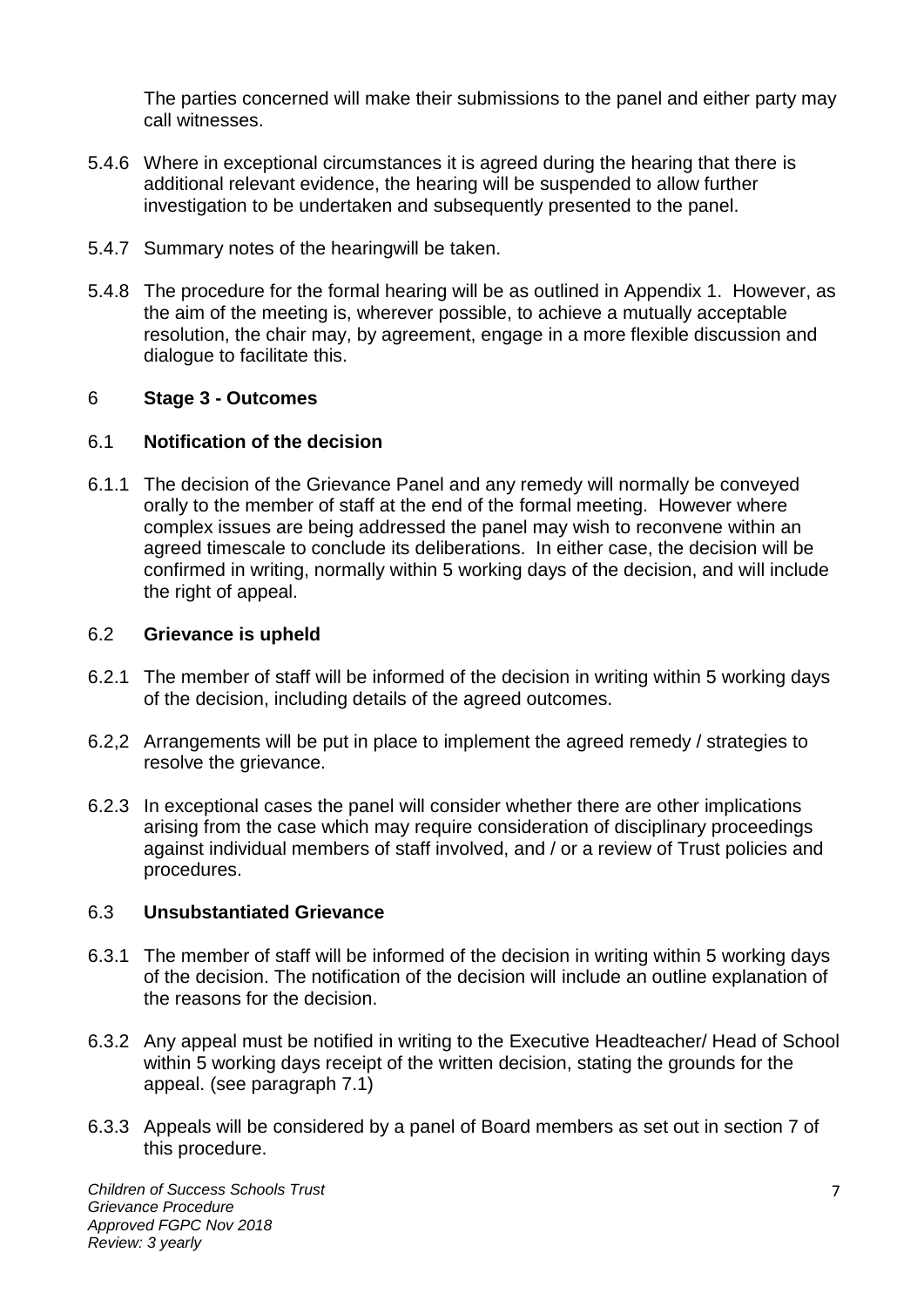6.3.4 Where a panel considers that the grievance has been of a malicious or vexatious nature they may also consider whether it is appropriate to deal with this under the Trust's disciplinary procedure.

# 7 **Stage 4 – Appeal**

- 7.1 Where a member of staff wishes to appeal against the Grievance Panel decision in Stage 2 of the procedure, they must submit their appeal in writing within 5 working days of the written notification of the outcome. The written notification must re-affirm the nature of the grievance and the remedies sought and include the grounds for an appeal.
- 7.2 The appeal will be heard by a panel of three Board members who have had no previous involvement with the formal procedure. The case will normally be presented by the investigating officer or the Executive Head teacher. The panel may be supported by a relevant external professional officer to provide advice as appropriate.
- 7.3 The appeal meeting will normally be convened within 15 working days of the written notification of the appeal. A minimum of 5 working days notice of the time and date of the appeal hearing will be given to all parties. The member of staff will be given the right to be accompanied by a companion.
- 7.4 The investigation report, along with written submissions, correspondence, details of witnesses, witness statement and other papers relevant to the grievance, which either the aggrieved member of staff or the manager who previously considered the matter intend to rely on at the appeal will be circulated at least 5 working days prior to the meeting. The papers will include the written conclusions of the meeting of the Grievance Panel.
- 7.5 The statement of case of the aggrieved member of staff should reiterate the grounds for their appeal and the outcome sought at the time of the notification of the appeal. It should also include written details of any witnesses to be called.
- 7.6 The appeal is a review of the original decision and documentary evidence submitted as part of the grievance and will not, other than in exceptional circumstances, include the submission of new evidence not considered as part of the original grievance hearing.
- 7.7 The procedure for the appeal hearing will be as outlined in Appendix 1.

# 8 **Appeal outcomes**

- 8.1 The decision and any remedy will normally be conveyed verbally to the member of staff at the end of the meeting. However, where complex issues are being addressed the panel may wish to reconvene within an agreed timescale to conclude their deliberations. In either case, the decision will be confirmed in writing, normally within 5 working days of the decision
- 8.2 The appeals process is the last stage of the Grievance Procedure and the decision of the Appeals Panel is final.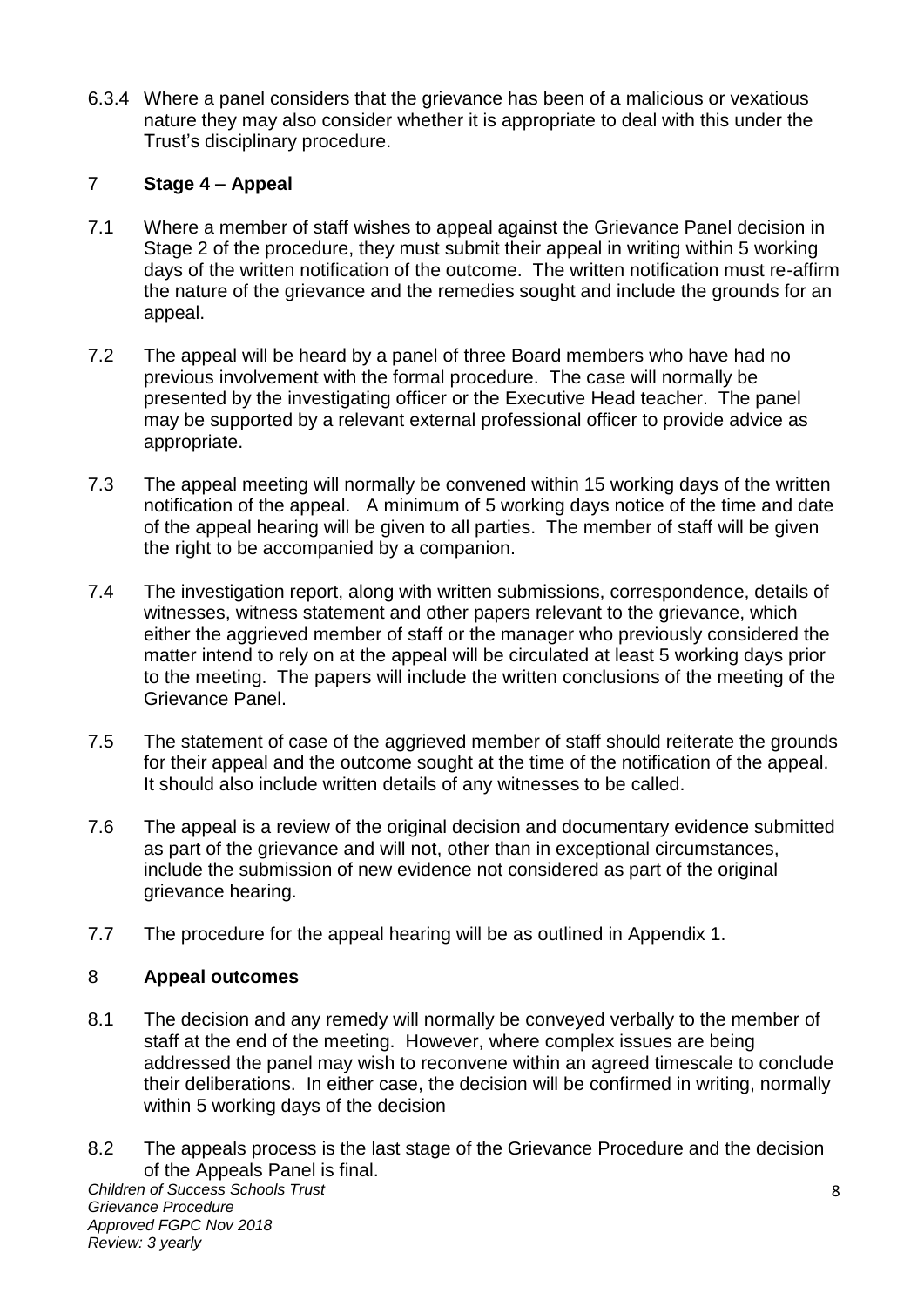# 8.3 **Grievance upheld**

- 8.3.1 The member of staff will be informed of the decision in writing within 5 working days of the decision, including details of agreed outcomes
- 8.3.2 Arrangements will be put in place to implement the agreed remedy / strategies to resolve the dispute.
- 8.3.3 Where the appeal is upheld in part the panel may need to modify the original decision and any recommendations and take other appropriate action.
- 8.3.4 In exceptional cases the panel will consider whether there are other implications arising from the case which may require consideration of disciplinary proceedings against individual members of staff involved, and / or a review of relevant Academy policies and procedures.

# 8.4 **Unsubstantiated Grievance**

- 8.4.1 The member of staff will be informed of the decision in writing within 5 working days of the decision, including an outline explanation of the reasons for the decision.
- 8.4.2 Where a panel considers that the grievance has been of a malicious or vexatious nature they may also consider whether it is appropriate to deal with this under the Academy's disciplinary procedure.

# 9 **Grievances raised by the Executive Headteacher**

9.1 The principles and procedures set out in the previous sections of this policy will be applied to address any grievance complaint raised by the Executive Headteacher. However the matter will need to be addressed by members of the Board at an early stage. The role of the Executive Headteacher in the main procedure will need to be undertaken by the Chair of the Board or a nominated Board member. The Board may also seek external professional advice as required, if necessary

# 9.2 **Stage 1 - Informal Procedure**

9.2.1 Where the Executive Headteacher has a grievance, they will be expected to initially seek to resolve the matter informally by direct approach to the person concerned, and inform the Chair of the Board if appropriate. The head teacher will also have the right to contact their trade union.

# 9.3 **Stage 2 – Formal procedure**

9.3.1 If the grievance remains unresolved the head teacher must notify the Chair of Board or nominated Board member within 5 working days, giving full details of their grievance and stating their desired outcome. The Board will convene a grievance meeting in line with paragraph 5.2 of the main procedure and an investigating officer appointed if appropriate.

*Children of Success Schools Trust Grievance Procedure Approved FGPC Nov 2018 Review: 3 yearly* 9.3.2 The procedure and timescales set out in section 5.4 will be followed.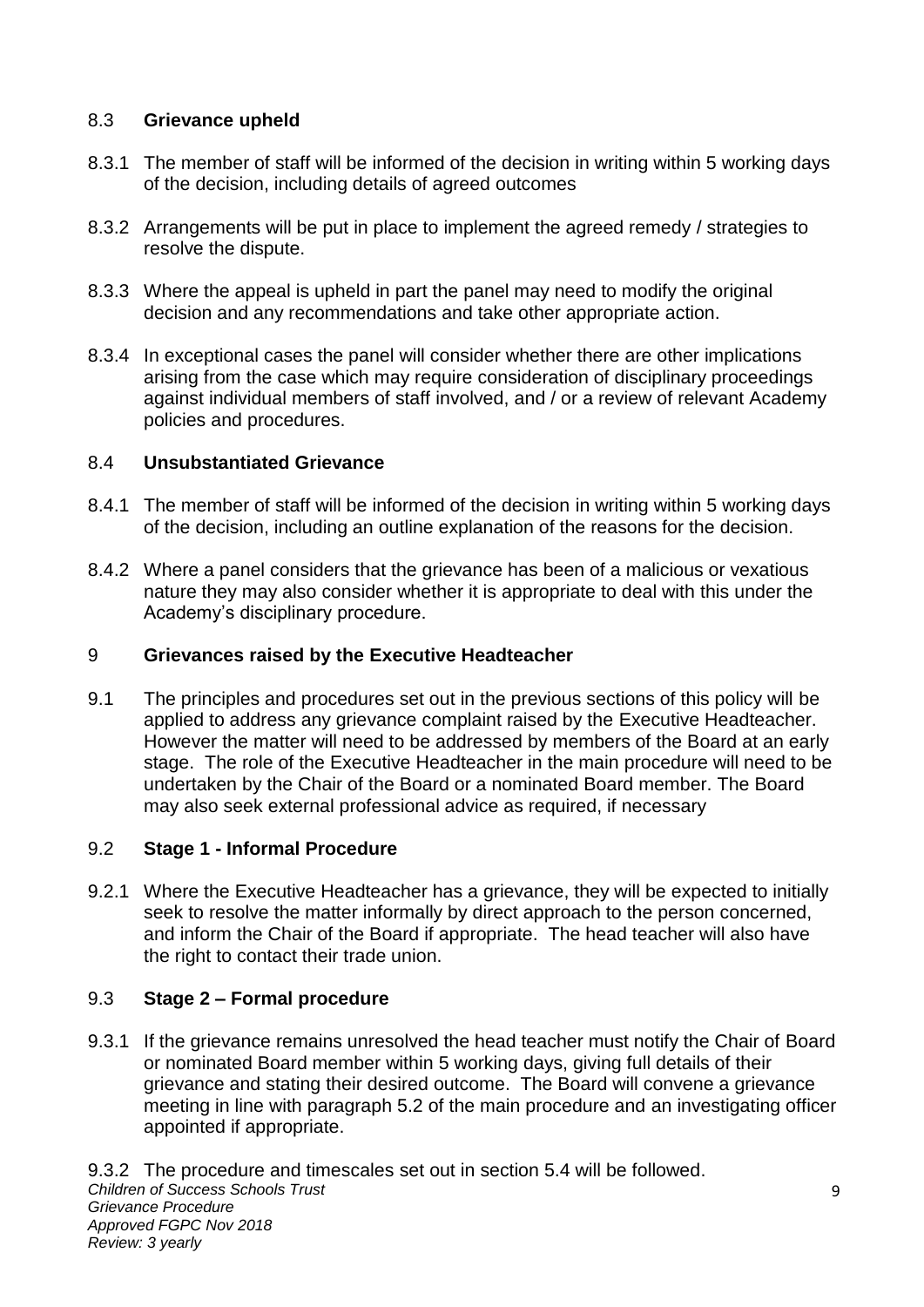9.3.3 The grievance panel will comprise three Board members with no prior involvement in the case. The panel may seek external professional advice as required, if necessary

## 9.4 **Stage 3 – Appeal**

- 9.4.1 If the Executive Headteacher remains unsatisfied with the decision reached by the grievance panel, they may submit a written appeal within 5 days of the receipt of the written notification of the grievance panel's decision.
- 9.4.2 The documentation and agreed procedure for dealing with the appeal are as set out in section 7 in the main Trust procedures.

## 10 **Collective grievances**

10.1 Where a group of staff have raised a joint grievance about the same issue, the Board may deal with the complaint jointly in the interests of fair and consistent decision making.

## 11 **Other complaints**

- 11.1 The above procedure is intended to cover grievance complaints which are not covered by other specific policies adopted by the Trust. Where the Trust has adopted a policy to deal with specific issues that policy and procedure will be applied. This will include:
	- Pay, Grading or appraisal: Pay and Appraisal Policies
	- Whistleblowing: Whistleblowing Policy

## 12 **Mediation**

- 12.1 The Trust recognises that in some circumstances, mediation can be a positive means of seeking to resolve grievances and enhance the probability of resolution.
- 12.2 The Trust will, where appropriate, support the use of mediation in the resolution of grievances. Each case will be judged on its merits and mediation will only be used by agreement with all parties concerned. Where it is felt that the use of mediation services may be of assistance in resolving the grievance, the head teacher or Chair of the Board as appropriate will seek to secure relevant and appropriate mediation support.